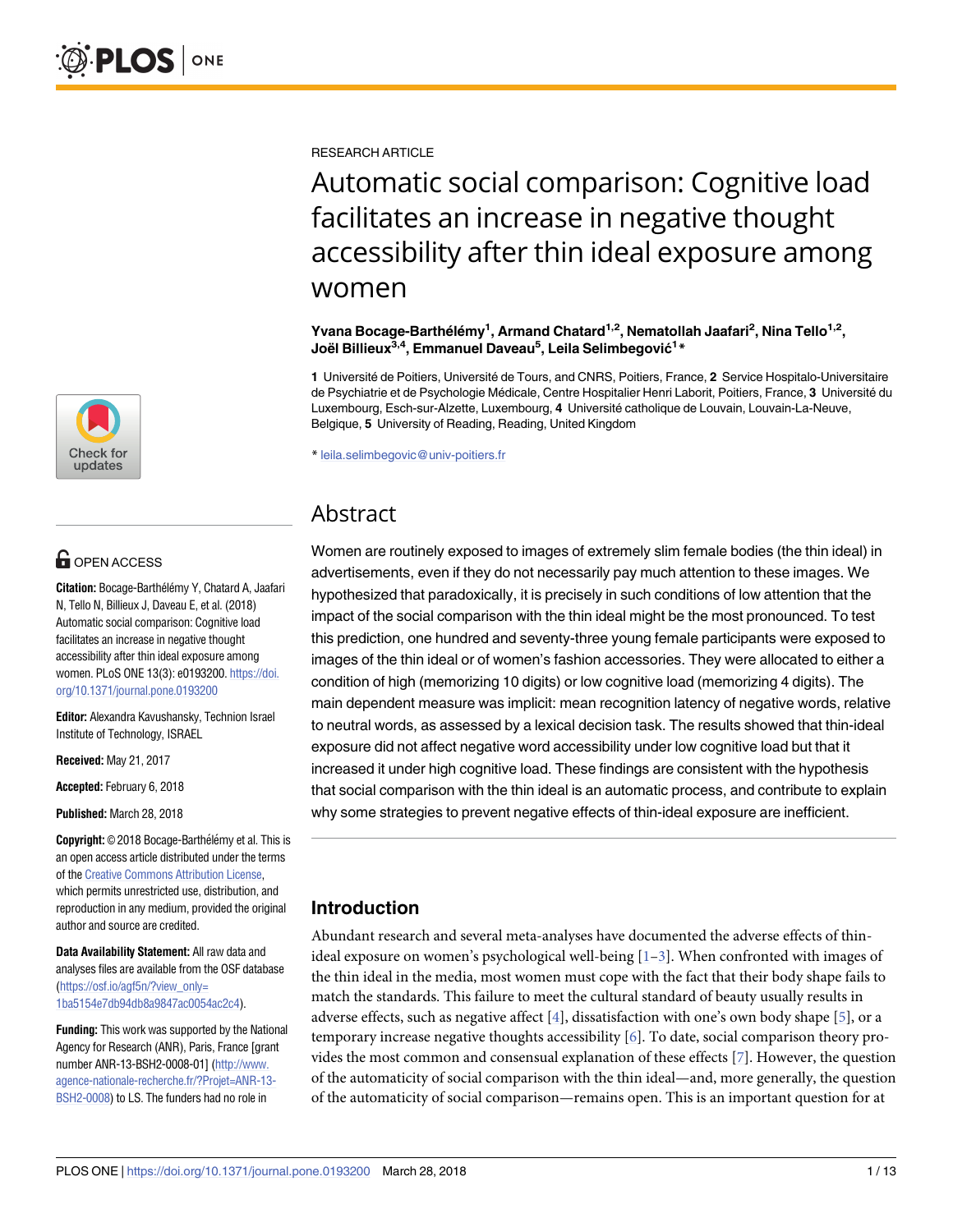study design, data collection and analysis, decision to publish, or preparation of the manuscript.

ONE

<span id="page-1-0"></span>PLOSI

**Competing interests:** The authors have declared that no competing interests exist.

least three reasons. First, when women are exposed to the thin ideal in everyday life, they do not necessarily allocate much attention to such images. They may be driving by a billboard featuring the thin ideal, they may be engaged in other daily activities when the thin ideal is featured on the TV screen, or they may be reading an article in a magazine that features advertisement with thin ideal pictures on adjacent pages [[8\]](#page-10-0). Therefore, given the negative consequences that exposure to the thin ideal can produce, it is important to know whether these consequences can occur even if the images are not attended to, but are nevertheless seen. Determining if social comparison is automatic is also important because strategies deployed to attenuate or suppress the negative consequences of social comparison will be tailored differently as a function of whether this process is controlled or automatic. If it is controlled, then it is possible to educate people about social comparison, to underline the relevance/irrelevance of certain standards, or their unattainable nature, in order to avoid the generally negative consequences of upward comparison. However, if the process is automatic, then such explicit strategies might (and do) fail  $[9-14]$ . In that case, as researchers we should look into the possibilities of developing other strategies, based on more implicit processes. Finally, from a more fundamental viewpoint, knowing whether a cognitive process is controlled or automatic is valuable in itself, even if there were no immediate practical implications. Accordingly, the aim of the present research is to test the prediction that adverse effects of thin-ideal exposure can be observed even when participants are experiencing high cognitive load. Such a finding would indeed further support the automatic nature of social comparison effects and the automaticity of social comparison with the thin ideal.

Past research has identified social comparison as a process that plays an important role in the occurrence of negative effects of thin ideal exposure. Social comparison has thus been documented as an important *moderator* of adverse effects of thin-ideal exposure [\[3](#page-10-0)]. For instance, when women have specific instructions to compare one's physical appearance with media images, adverse outcomes of thin ideal exposure are facilitated [\[15,16\]](#page-10-0). In addition, Bessenoff [\[17\]](#page-10-0) showed that social comparison also *mediates* the impact of thin-ideal exposure on diverse negative psychological consequences (depression, dysphoric mood, diminished self-esteem, and weight concerns). Finally, a meta-analysis by Myers and Crowther [\[18\]](#page-11-0) supported the link between upward appearance comparison and body dissatisfaction. Taken together, this body of research strongly supports the idea that social comparison of appearance underlies the negative effects of thin-ideal exposure. However, to date, it is unclear whether the social comparison is an automatic or a controlled process. In order to tailor adapted strategies to prevent negative effects of thin-ideal exposure, it is crucial to identify the nature of the processes involved. In the next section, we review previous research relevant to the question of the automaticity of social comparison. We first focus on awareness, controllability, and intentionality features, which are indirectly related to our specific research question. Then, we discuss prior work related to the question of whether social comparison can occur under cognitive load, with special attention devoted to studies that have relied on the thin ideal as the target of comparison. We underline the inconclusive nature of the relevant findings and attempt to bring a contribution to this line of research with the present study.

#### **Automaticity of social comparison to the thin ideal**

A direct approach to test the automaticity of a specific process is to test whether it respects the four criteria of automaticity defined by Bargh [\[19\]](#page-11-0): lack of awareness, lack of control, lack of intentionality, and efficiency (resource-independence). Some previous work unrelated to the thin ideal has suggested that social comparison may indeed be a process that can run outside of awareness [\[20\]](#page-11-0). With reference to body image and media concerns, Jansen and deVries [\[21\]](#page-11-0)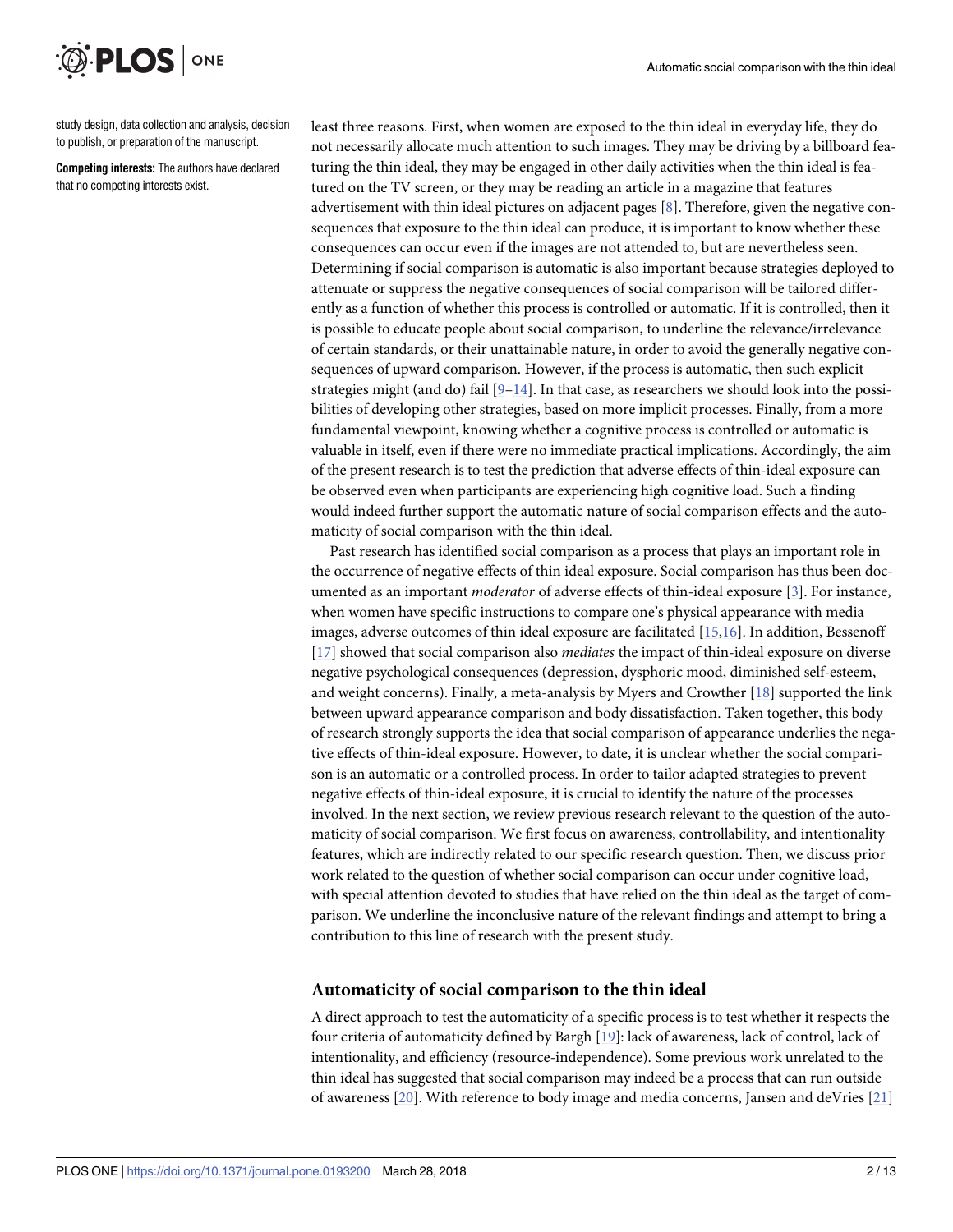<span id="page-2-0"></span>exposed Dutch women to subliminal thin-ideal pictures and found no evidence that this exposure affected participants' self-esteem, mood, or eating behaviors. Thus, these findings do not support the hypothesis of automatic social comparisons, at least in relation to the *awareness* criterion. It is worth noting that these studies are to some extent underpowered. The sample sizes ranged from 52 to 59 for 3 or 4 independent groups of participants. In contrast, Chatard, Bocage-Barthélémy, Selimbegovic and Guimond [\[22\]](#page-11-0) recently conducted two high-powered experiments in which young women were subliminally exposed (or not) to thin-ideal pictures. The results demonstrated that women reported greater body appearance anxiety following subliminal exposures to the thin-ideal body compared with a no-models control condition. Thus, social comparison can occur outside of awareness and is automatic with regard to this specific criterion.

To our knowledge, the feature of *controllability* has not yet directly been tested in relation to social comparison [\[23\]](#page-11-0). In addition, only one study appears to suggest that social comparison could be an *unintentional* process [\[24\]](#page-11-0). In this diary study, 51.8% of participants declared that they compared their appearance to another person's unintentionally. However, if social comparison can occur outside of awareness, then it is likely that for a number of spontaneous comparisons individuals are even unable to report on the unintentionality of the process. Indeed, as underlined by Bargh [\[19\]](#page-11-0), when individuals are unaware of a stimulus, they cannot control their reactions to that stimulus or regulate these reactions intentionally. In other words, studies that use subliminal presentations of stimuli are relevant not only to the awareness criterion of automaticity but also to the control and intention criteria. Consequently, the two most frequently used techniques to test automaticity are the subliminal presentation of stimuli and cognitive load manipulations.

Taken together, research conducted on *awareness*, *controllability*, and *intentionality* is fairly limited and does not provide a clear account of the automaticity of the social comparison process. In addition, as automaticity features may sometimes occur separately (i.e., a process may have some, but not all features of automaticity), these studies are not informative as to whether social comparison is resource-independent, which is the focus of the present study.

In relation to this, research on the *efficiency* of social comparison is also relatively scarce. Gilbert, Giesler, and Morris [[25](#page-11-0)] argued that social comparison is resource-independent based on data suggesting that cognitive load does not impair comparison processes even when the target of comparison is clearly irrelevant. In relation to thin-ideal exposure, Brown and Dittmar's [[26](#page-11-0)] findings suggested that social comparison may be an efficient process, at least for women who strongly internalize the thin ideal as a personal standard of beauty. Women were exposed to thin-ideal pictures for either 150 ms or 10 seconds or were not exposed at all in the control condition. The authors argued that 150 ms of exposure, although not subliminal, does not allow an in-depth processing of the images, while 10 s of exposure does. Consistent with this idea, women exposed to the thin ideal for 10 seconds reported more weight-related anxiety than women exposed for just 150 ms and those who were not exposed at all. In addition, there was a main effect of thin-ideal internalization such that high levels of internalization facilitated body-related anxiety upon exposure. Importantly, exposure length did not qualify this effect, suggesting that independently of the depth of processing (as operationalized by exposure length), high internalizers appeared to engage in social comparison with the models. In other words, women with specific characteristics appeared to engage in a social comparison process quite effortlessly and efficiently. Unfortunately, both of these studies were also low-powered, having either 68 participants for 4 independent groups [\[25\]](#page-11-0) or 75 participants for 3 independent groups [\[26\]](#page-11-0). In fact, power analyses suggest that to have 80% power to detect a mediumsized effect (Cohen's  $d = 0.50$ ) in an ANOVA with 3 or 4 independent groups, the sample has to have at least 128 participants. These findings are thus to be taken into account with some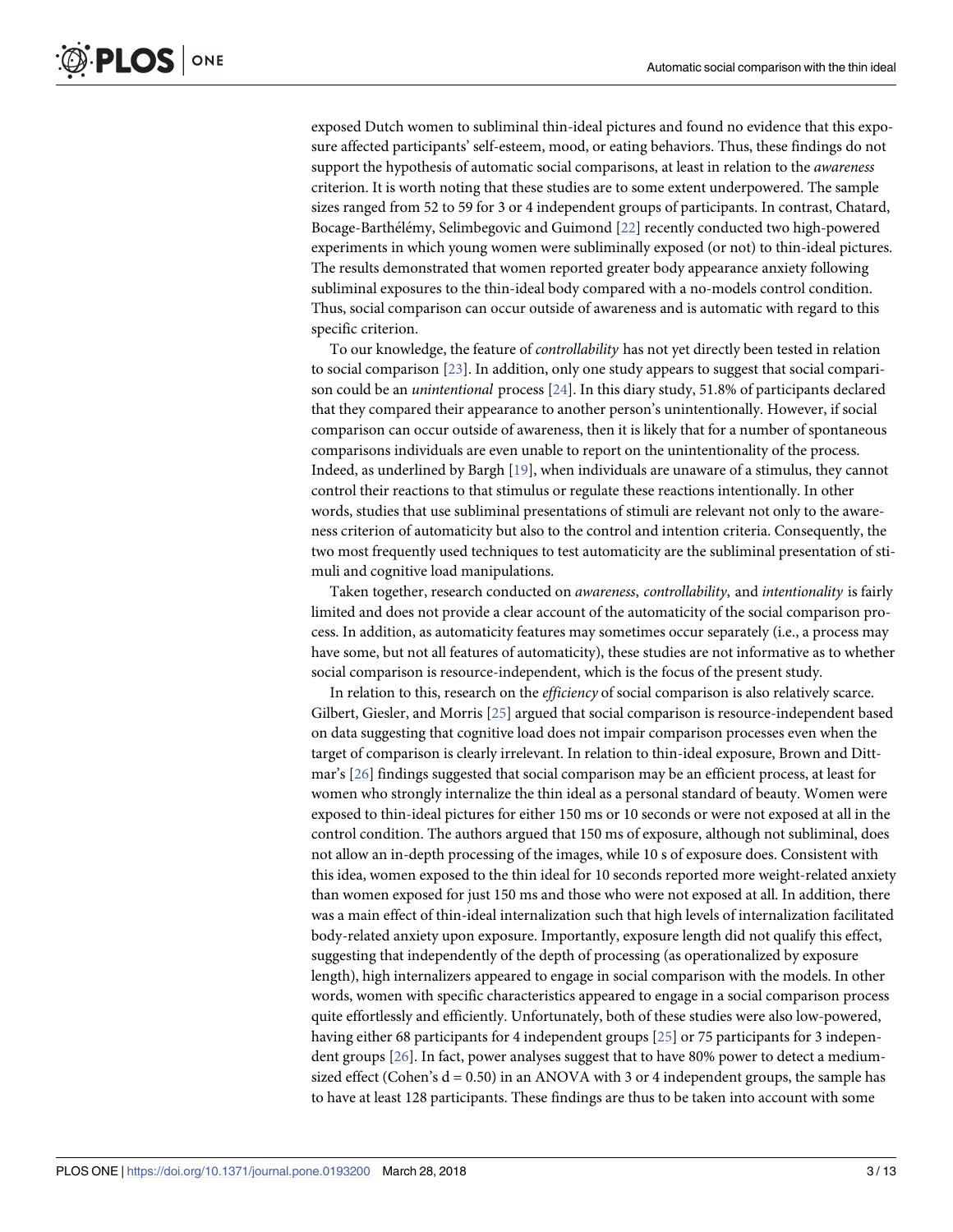<span id="page-3-0"></span>caution and demand replication. However, Brown and Dittmar's findings suggest thin-ideal internalization as a construct that might facilitate automatic social comparison with the thin ideal. Obviously, some women tend to internalize the thin ideal as a standard of comparison more than others, at least at the explicit level. However, it is likely that all women internalize the thin ideal to some extent, through socialization processes and the related influence of family, peers, and the media [[27](#page-11-0)]. In the media, the thin ideal is ubiquitous and glorified as a standard of female beauty, while body dissatisfaction, desire for thinness, and "fat talk" (negative conversations about one's body shape) seem to be normative among young women [[28](#page-11-0)]. Indeed, some studies suggest that in addition to being a factor of vulnerability to thin ideal exposure effects, thin ideal internalization also increases after exposure to the thin ideal (as incarnated by the Barbie doll[\[29\]](#page-11-0)). Taken together, these studies suggest that there might be a bidirectional causal relation between thin ideal exposure and thin ideal internalization. In fashion magazines and some advertisements, women are often explicitly encouraged to compare their body shape to that of the models (e.g., "Are you beach-body ready?") with a thin ideal picture [[30](#page-11-0)]. As suggested by a large number of studies, the repetition of a process leads that process to become automatic and thus independent from resource availability [\[31\]](#page-11-0). Thus, repeated comparison between the self and the standard of thinness as well as the normative thin ideal internalization both foster the automaticity of the social comparison to the thin ideal. However, to the best of our knowledge, there is no conclusive evidence for the efficiency (i.e., resource-independence) feature of social comparison [\[22\]](#page-11-0).

In contrast to the research described above, recent work having investigated whether social comparisons with media are efficient, i.e. require few cognitive resources, suggested that social comparisons are not efficient mental processes [\[23\]](#page-11-0). In Study 1, women had to retain either 8 different digits (high cognitive load condition) or one digit repeated eight times (low cognitive load condition) during thin-ideal exposure. Visual analogue scales were used to assess the selfevaluation of physical appearance and the level of negative affect pre- and post-exposure. While women in the low load condition suffered an increase in negative mood and a decrease in self-evaluated appearance after thin-ideal exposure, no changes were found among women in the high load condition. In Study 2, Want et al. [[23](#page-11-0)] examined whether evidence of efficiency in social comparisons could be found among a subset of participants. The procedure was practically identical as the one in Study 1, with the exception that a scale to determine to what extent participants internalized media images as important sources of information regarding appearance was added (The Sociocultural Attitudes Towards Appearance Questionnaire (SATAQ-3), [\[32](#page-11-0)]). This scale allowed evaluating the extent to which women feel pressured to emulate the appearance of models, movie stars, and TV celebrities. Women characterized by high scores on the SATAQ tend to compare themselves more frequently with media images than those with lower scores. These results suggested that participants under condition of high cognitive load were not affected by exposure to the images even if they scored high on the SATAQ. In sum, Want et al. [\[23](#page-11-0)] found no evidence supporting that social comparisons are efficient mental processes. In a second study, Want & Saiphoo [\[33](#page-11-0)] replicated the procedures and analyses from Want et al. [\[23\]](#page-11-0) but used a selected sample of women who reported that they habitually compared themselves with media images. They found the same pattern of results: women in the cognitively busy condition and in the control condition (without image exposure) did not experience an increase in negative mood or a decrease in appearance satisfaction. However, women under low cognitive load who had been exposed to the thin ideal showed increased negative mood and decreased appearance satisfaction from before to after exposure. As these studies were appropriately powered (with 58 and 59 participants per group for Studies 1 and 2, respectively), they provide the most reliable results pertaining to our research question. Want et al. [\[23](#page-11-0)] and Want and Saiphoo [\[33](#page-11-0)] used explicit measures (self-reported mood and self-reported appearance satisfaction). As argued by Want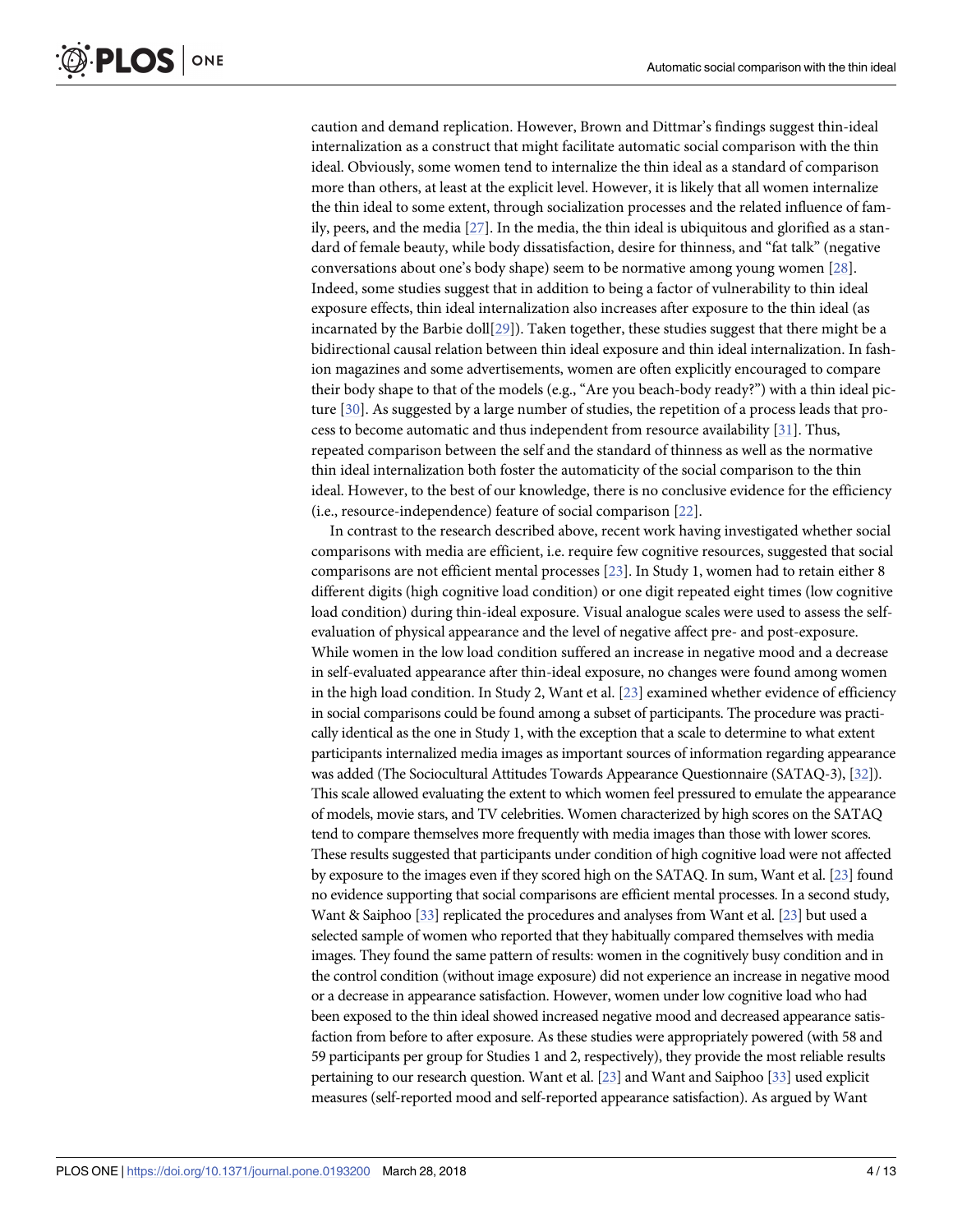<span id="page-4-0"></span>et al. [\[23](#page-11-0)], one limitation to their research is the explicit nature of the outcome measure. They underlined that further research remains necessary to examine whether cognitive load affects reactions to thin-ideal exposure assessed with implicit dependent measures. Indeed, responses on explicit, self-reported measures are controllable: people report what they are aware of and/or what they are willing to report [\[34\]](#page-11-0). Another limitation of explicit measures is the demand characteristics. Mills, Polivy, Herman and Tiggemann [\[35](#page-11-0)] examined whether demand characteristics would result in worsened mood following exposure to ideal images. They found that, following thinideal exposure, the presence of explicit demand characteristics led women to report worse feelings than the presence of minimized demand characteristics. Their findings provided evidence that explicit measures are susceptible to biases, due to social desirability and demand characteristics. This is even truer in repeated-measures designs, in which the same explicit measure is completed twice by participants, as is the case in the studies of Want and his collaborators. Therefore, the question of automaticity of social comparison to the thin ideal warrants further study, especially in relation to implicitly measured outcomes.

#### **Study overview**

The present study aims to examine the effect of cognitive load on reactions to thin-ideal exposure, as manifested on an implicit dependent measure. Female participants were exposed to images of the thin ideal or women's fashion accessories. A classic implicit measure, i.e. a lexical decision task, was used to assess the accessibility of negative concepts following thin-ideal exposure. Half of the participants were allocated to a low cognitive load condition and the other half under high cognitive load condition. According to Payne [\[36\]](#page-11-0), a process can be considered automatic if it occurs as strongly, or more strongly, under cognitive load as it does in the absence of load. Following this reasoning, the data would be consistent with our hypothesis if we found a main effect of thin-ideal exposure such that it increased negative thought accessibility regardless of cognitive load, or if we found an interaction such that thin-ideal exposure increased negative thought accessibility to a higher degree under high than low cognitive load. In contrast, the data would be inconsistent with our hypothesis if thin-ideal exposure increased negative thought accessibility more under low load than under high load [[23,](#page-11-0) [33\]](#page-11-0).

Importantly, in contrast to much of the previous research (with the notable exception of Want et al.'s studies), we ensured high statistical power to detect the interaction of cognitive load and thin-ideal exposure, relevant to our hypothesis.

#### **Method**

#### **Power analysis**

An analysis was conducted to estimate the sample size necessary to achieve the recommended level of 80% power to detect a medium-sized effect (Cohen's  $d = 0.50$ ) in an ANCOVA with one covariate and 4 independent groups  $[37]$ . To do this, we relied on  $G^*$  Power software  $[38]$  $[38]$  $[38]$ . The analysis yielded a sample size of 128. Thus, we decided to have at least 128 participants in our study.

#### **Participants**

One hundred and seventy-three undergraduate female students from France  $(N = 89)$  and Belgium ( $N = 84$ ) took part in the study ( $M_{\text{age}} = 19.66$  years, SD = 2.04). All participants were fluent French speakers and completed the study in French. As we had limited access to participants in each of the locations, the same study was conducted in Belgium and in France to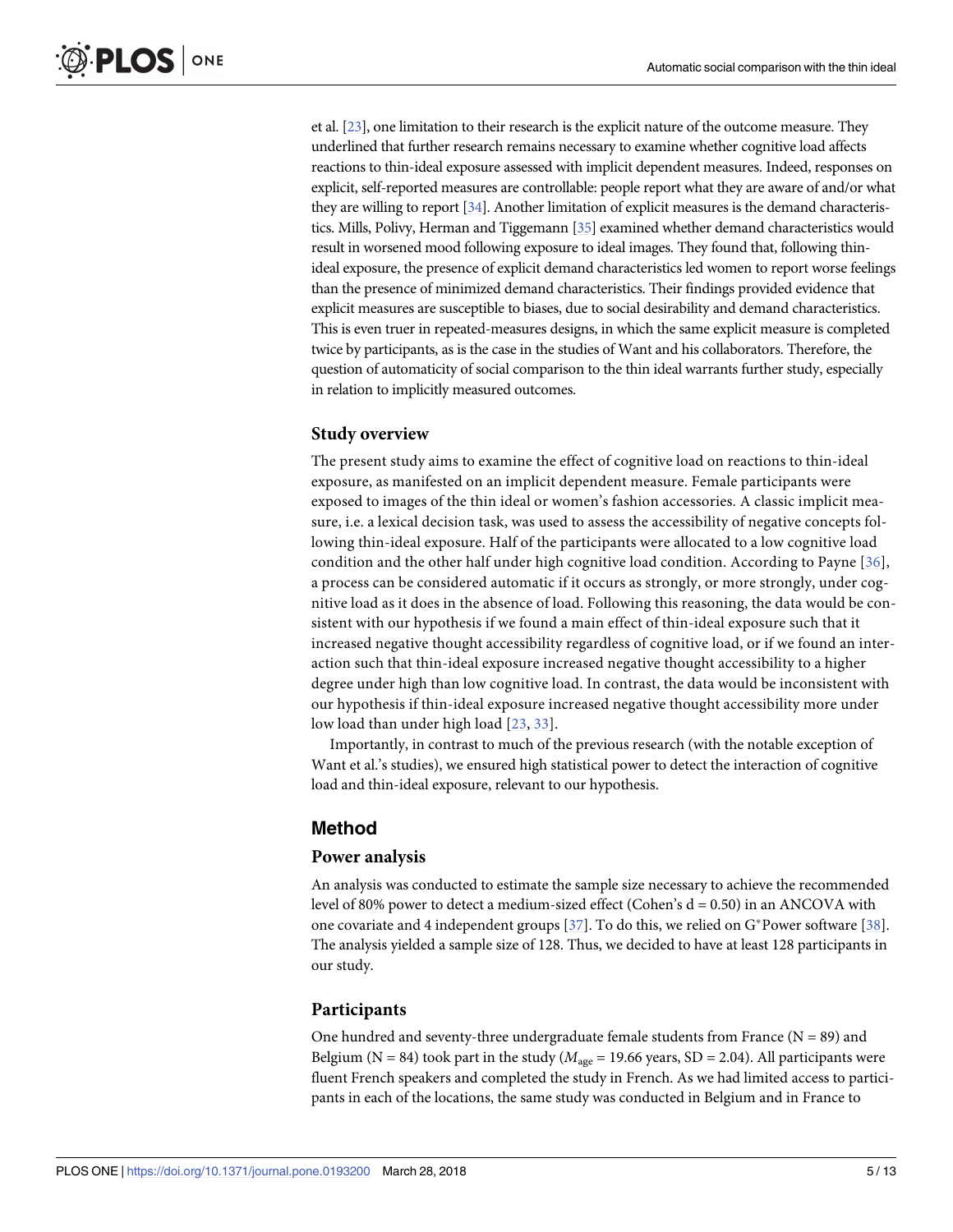#### <span id="page-5-0"></span>**Table 1. Descriptive statistics per sample.**

|                    | Mean Age (SD) | Mean BMI (SD) |
|--------------------|---------------|---------------|
| France $(N = 88)$  | 18.48(1.15)   | 21.64 (3.96)  |
| Belgium $(N = 83)$ | 20.90(2.05)   | 20.85(4.87)   |

<https://doi.org/10.1371/journal.pone.0193200.t001>

increase sample size. Instructions and recruitment strategy were the same for both studies. In both locations, participants voluntarily applied to take part in the study, which represented one choice among several other eligible studies, and received course credit as compensation for their participation. The study was presented as a study on "advertisement perception". The mean body mass index was within the normal weight range in the sample (*M* = 21.27,  $SD = 4.41$ ), with 65.3% of participants of normal weight (18.5  $\leq$  BMI  $\leq$  25), 23.1% underweight (18.5 *<* BMI), 9.3% overweight (25 *<* BMI 30) and 2.3% obese (BMI *>* 30). A t-test revealed that samples did not differ in BMI, *t*(169) = 1.162, *p* = .25. Demographic information for each sample are available in Table 1.

Participants were informed about the study and gave their consent before participating. The ethical committee of the Psychological Science Research Institute, Université Catholique de Louvain, approved the study protocol.

#### **Procedure and materials**

The experiment was conducted on a computer using Psychopy $\Re$  software [[39](#page-11-0)]. All materials and instructions were displayed in French.

**Body dissatisfaction.** Body dissatisfaction was measured with the Body Dissatisfaction subscale of the Eating Disorder Inventory [[40](#page-12-0)]. Participants indicated their agreement/disagreement with nine statements (e.g., "I think that my stomach is just the right size") using 7-point Likert scales  $(1 = \text{completely disagree}, 7 = \text{completely agree})$ . This construct was assessed to test whether thin-ideal exposure and cognitive load affect negative thought accessibility when body dissatisfaction is controlled for.

**Cognitive load manipulation.** Digit retention instructions, adapted from Gilbert et al. [\[25\]](#page-11-0), were used to manipulate cognitive load. Participants were randomly allocated either to a low or to a high cognitive load condition, in a between-participants design. Participants in the low load condition had to retain four digits (2-9-5-10), whereas participants in high load condition had to retain ten digits (8-4-3-9-5-2-10-1-7-6). The digits were displayed on the computer screen until participants declared that they had memorized them. Participants were then informed that they would have to recall the digits at the end of the procedure.

**Thin-ideal exposure manipulation.** Participants were exposed either to thin-ideal pictures or to pictures related to feminine beauty. Participants in the experimental condition were exposed to three thin-ideal images in a random order. These three pictures of women in underwear had been altered in Photoshop $\mathcal{R}$  in order to make the models look thinner. They were taken from Chatard and Selimbegovic [[6](#page-10-0)]. Participants in the control condition, were exposed to three pictures of feminine fashion items: a handbag, a lipstick, and a scarf (Appendix 1). They were instructed to observe the different pictures with attention.

**Thoughts accessibility measure.** All participants then completed a lexical decision task in which they had to indicate whether each of the letter strings successively presented on the computer screen formed a word or not by pressing the corresponding keys on the keyboard. Among the words, twenty were neutral, twenty were positive, and twenty were negative. There were sixty non-words that corresponded to the words with interchanged letters.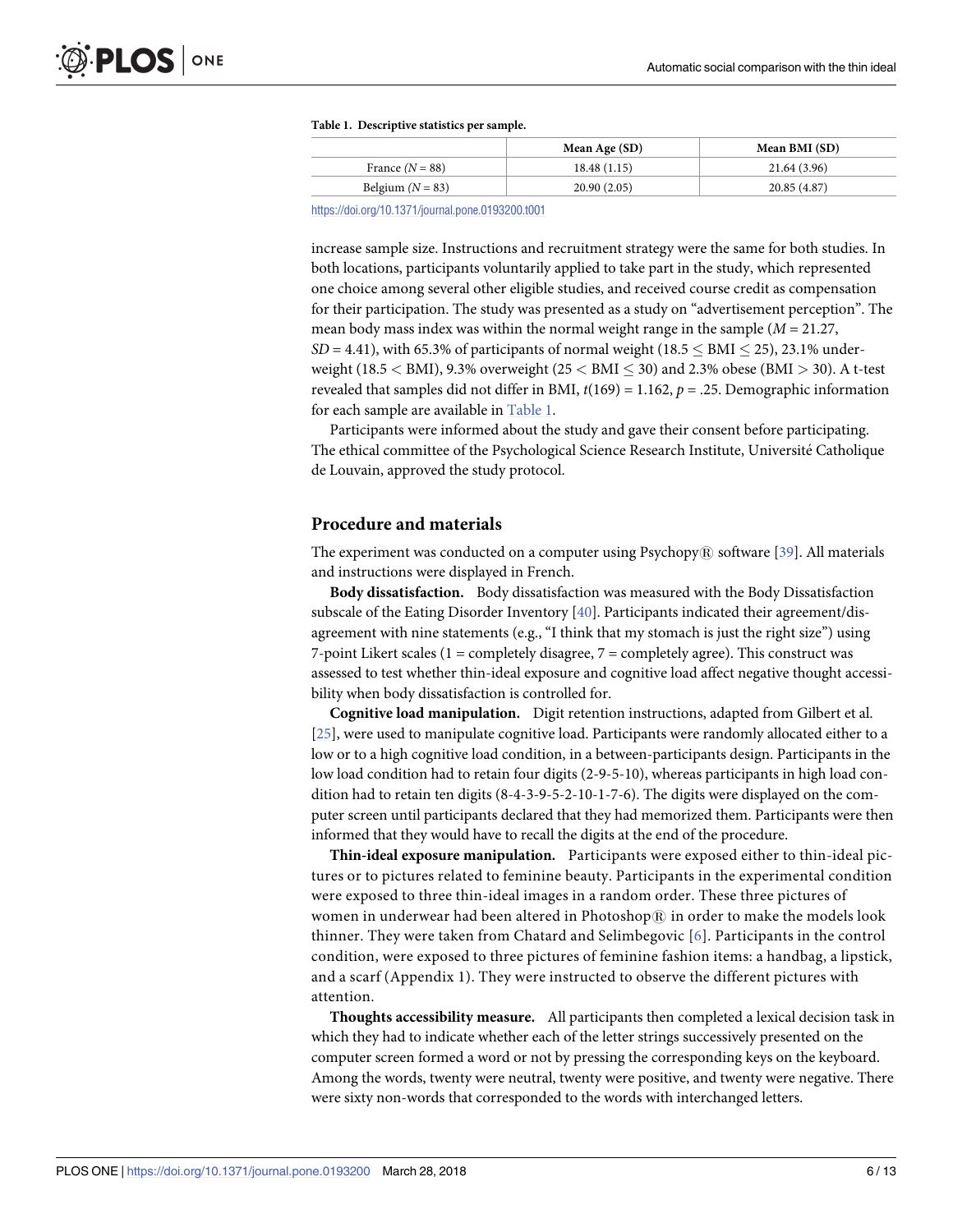|                     | Latencies for positive words<br>Unadjusted means |                         |  |
|---------------------|--------------------------------------------------|-------------------------|--|
|                     |                                                  |                         |  |
|                     | Low load $M(SD)$                                 | High load M (SD)        |  |
| Thin ideal          | 682 (122)                                        | 697 (140)               |  |
| Fashion accessories | 708 (105)                                        | 657 (107)               |  |
|                     | Adjusted means                                   |                         |  |
|                     | Low load $M(SE)$                                 | High load $M(SE)$       |  |
| Thin ideal          | 688 (8)                                          | 692(8)                  |  |
| Fashion accessories | 679(8)                                           | 688 (9)                 |  |
|                     | Latencies to negative words                      |                         |  |
| Exposure            | Unadjusted means                                 |                         |  |
|                     | Low load $M(SD)$                                 | High load M (SD)        |  |
| Thin ideal          | 714 (125)                                        | 711 (129)               |  |
| Fashion accessories | 733 (126)                                        | 705 (110)               |  |
|                     | Adjusted means                                   |                         |  |
|                     | Low load $M(SE)$                                 | High load <i>M</i> (SE) |  |
| Thin ideal          | 720(9)                                           | 706 (9)                 |  |
| Fashion accessories | 704 (9)                                          | 736 (10)                |  |

<span id="page-6-0"></span>[Table](#page-7-0) 2. Mean recognition latencies (in milliseconds) for positive and negative words as a function of exposure **condition and cognitive load (adjusted and unadjusted for neutral words).**

<https://doi.org/10.1371/journal.pone.0193200.t002>

At the end, participants completed a socio-demographic questionnaire in which they reported their age, their native language, the numbers they retained, their height, and their weight. They were then thanked and debriefed.

#### **Results**

#### **Data preparation**

**Thought accessibility.** Incorrect responses were excluded from the analysis (5.61% for negative and 7.92% for positive words), and latencies greater than 2000 ms were replaced by 2000 ms [[41](#page-12-0)]. Reduced mean latencies for a category of words indicated greater cognitive accessibility of the related content. Latencies to non-word stimuli were not analyzed.

#### **Preliminary analyses**

**Body dissatisfaction.** Body dissatisfaction was unrelated to both negative and positive thought accessibility,  $r(173) = -.07$ ,  $p = .40$ , and  $r(173) = -.04$ ,  $p = .62$ , respectively. Moreover, when body dissatisfaction scores were controlled for, the significance of the results reported below did not change. Thus its effect is not discussed further.

#### **Main analyses**

To test our main hypothesis, we conducted a 2 (thin-ideal exposure: thin ideal vs. fashion items) x 2 (cognitive load: low vs. high) ANCOVA on latencies to negative and positive words, with latencies to neutral words as a covariate.

**Negative thought accessibility.** Two participants were excluded because they were detected as outliers on latencies to both negative and neutral words (z scores *>* 3).

Latencies to neutral words significantly predicted latencies to negative words, *F*(1, 166) = 605.11,  $p < .0001$  ,  $\eta^2$ <sub>p</sub> = .79. Over and above this effect, the main effects of thin-ideal exposure, *F*(1, 166) = 0.59, *p* = .45,  $\eta^2$ <sub>p</sub> = .004, and cognitive load, *F*(1, 166) = 1.16, *p* = .28,  $\eta^2$ <sub>p</sub> = .007,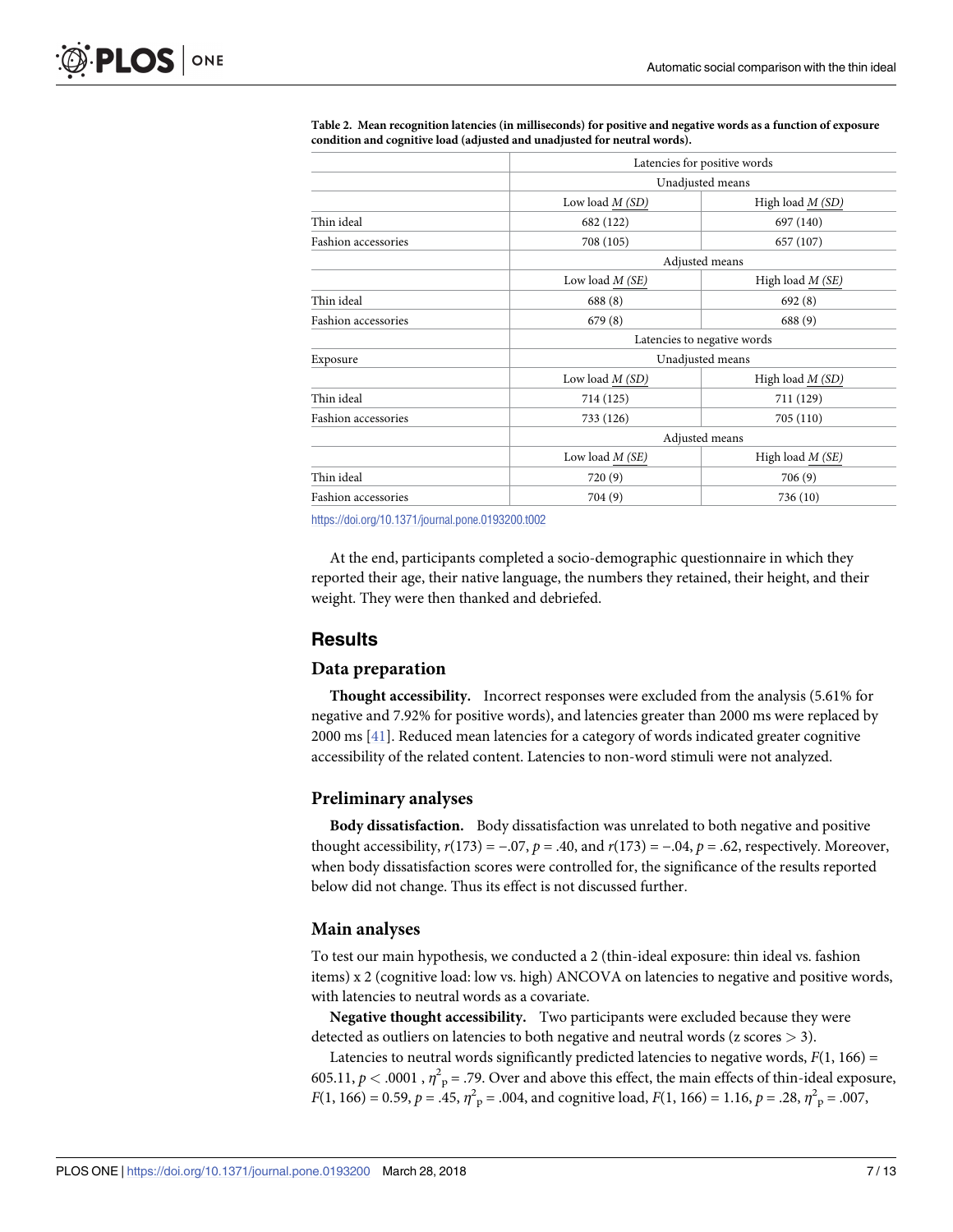<span id="page-7-0"></span>were not significant. However, the interaction effect was significant,  $F(1,166) = 6.35$ ,  $p = .013$ ,  $\eta_{\text{p}}^2$  = .04. To understand this interaction, we tested the effects of thin-ideal exposure on each level of cognitive load. Women under high load showed lower mean latencies to negative words in the thin-ideal condition than in the fashion accessories condition,  $t(166) = -2.30$ ,  $p =$ .02. In contrast, the effect of thin-ideal exposure was not significant for women under low load,  $t(166) = 1.28$ ,  $p = .20$ . Means and standard deviations are presented in [Table](#page-6-0) 2.

**Positive thought accessibility.** Three participants were excluded because they were detected as outliers on latencies to positive, or both positive and neutral words (z scores *>* 3).

Latencies to neutral words significantly predicted latencies to positive words,  $F(1, 165) =$ 618.58,  $p < .0001$ ,  $\eta^2$ <sub>p</sub> = .79. The main effects of thin-ideal exposure,  $F(1, 165) = 0.65$ ,  $p = .42$ ,  $\eta_{\text{p}}^2$  = .004, and cognitive load, *F*(1, 165) = 0.57, *p* = .45,  $\eta_{\text{p}}^2$  = .003, were not significant, and neither was the interaction of exposure and load,  $F(1,165) = 0.07$ ,  $p = .79$ ,  $\eta^2$ <sub>p</sub> < .001. Thus, positive thought accessibility remained unaffected by the experimental manipulations. Means and standard deviations are presented in [Table](#page-6-0) 2.

#### **Complementary analyses**

**Country effects.** As the study was simultaneously conducted in France and in Belgium, we ran analyses to test whether the country factor qualified the effects of thin-ideal exposure and cognitive load on negative thought accessibility. We thus repeated the reported analyses, with country as an additional factor, on both negative and positive thought accessibility (latencies to neutral words were covaried). For *negative thoughts*, there was an interaction of exposure and country,  $F(1,162) = 7.37$ ,  $p = .007$ ,  $\eta^2$ <sub>p</sub> = .003, showing that irrespective of cognitive load, exposure to the thin ideal increased negative thought accessibility in France, *t*(162) = −2.46, *p* = .015, but not in Belgium, *t*(162) = 1.40, *p* = .16. Even with this interaction controlled for, the interaction of exposure and cognitive load was still significant,  $F(1,162) = 7.07$ ,  $p =$ .009,  $\eta^2$ <sub>p</sub> = .04, and was not qualified by a three-way interaction with country,  $F(1,162) = 0.15$ ,  $p = .70$ ,  $\eta^2$ <sub>p</sub> = .001. For *positive thoughts*, none of the effects involving the country factor were significant, and controlling for the country factor did not change the significance of the results reported above.

#### **Discussion**

The present study aimed to test whether negative consequences after thin-ideal exposure ensued from a resource-independent, automatic process. The results indicated that high cognitive load facilitated an increase in negative thought accessibility after thin-ideal exposure. This lends support to the hypothesis of an underlying resource-independent process. To the extent that negative effects of thin-ideal exposure are most often accounted for by social comparison processes [\[5,](#page-10-0) [3](#page-10-0), [24](#page-11-0), [29\]](#page-11-0), this study provides a theoretical contribution to the literature by suggesting that social comparison is an automatic process, from the viewpoint of resource independence (i.e., efficiency). Indeed, Moors and De Houwer [\[42\]](#page-12-0) argued that if an outcome is observed on an implicit measure, it means that process underlying this outcome is automatic. Thus, based on their assumption and previous research that suggested that thin-ideal exposure involves social comparison process [\[5](#page-10-0), [3](#page-10-0), [24](#page-11-0), [29](#page-11-0)], it is reasonable to conclude that social comparison could be an efficient process requiring few cognitive resources. The present work thus complements recent findings reported by Chatard et al. [\[22\]](#page-11-0), who demonstrated that subliminally presented thin ideal pictures produced an increase in body-focused anxiety, and also argued in favor of the hypothesis of automatic social comparison (from the viewpoint of consciousness).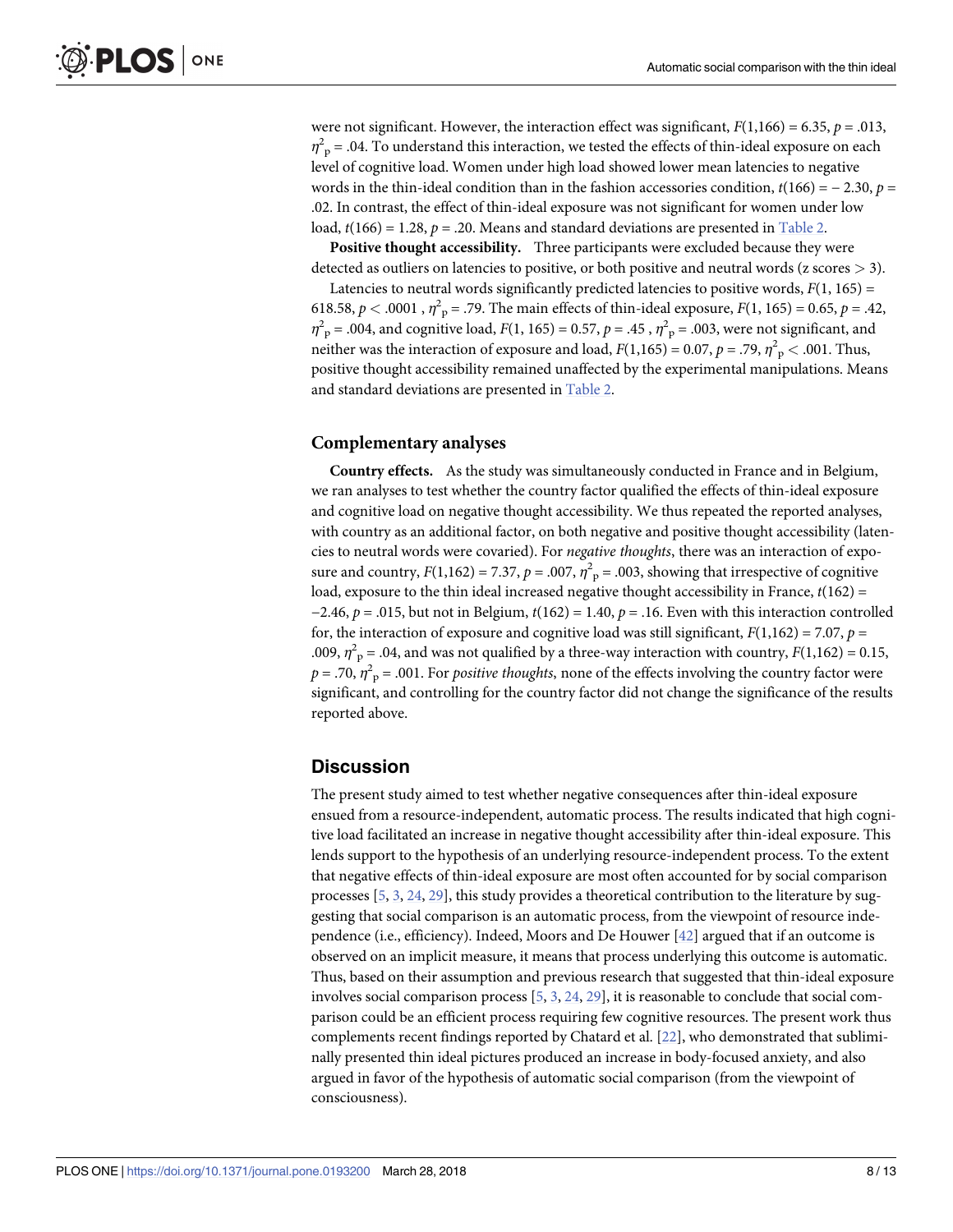These results are consistent with some previous research [[22](#page-11-0), [25](#page-11-0), [26\]](#page-11-0) but stand in contrast to Want et al.'s [[23](#page-11-0), [33](#page-11-0)]. As argued above, and in line with Want et al.'s [\[23\]](#page-11-0) suggestion, this apparent inconsistency might be explained by the fact that they used explicit dependent measures, while we relied on an implicitly measured outcome. Indeed, given that it has become normative for women to be unsatisfied with their physical appearance and to consider themselves "too fat" [[28](#page-11-0)], it is not unlikely that demand characteristics may contribute to thin-ideal exposure effects on explicit measures. This is especially likely when the study design relies on repeated outcome measures (as in Want et al.'s studies). In such contexts, participants typically evaluate their own appearance (and/or mood) before being exposed to a standard of beauty, and they complete the same measures again after exposure. It is thus likely that the procedure is to a certain degree transparent to participants. Accordingly, it is possible that cognitively occupied participants failed to respond in line with demand characteristics, which could thus have significantly attenuated the pre-post difference in the low load condition in Want et al.'s studies. In contrast, the current study not use a repeated-measures design, and we relied on a reaction time-based measure. Such a procedure makes it highly unlikely for word recognition latencies to be affected by demand characteristics. In contrast to Want et al.'s [\[23,](#page-11-0) [33\]](#page-11-0), we did not observe any effect when cognitive load was relatively low, but we observed a negative effect of thin-ideal exposure when participants were cognitively occupied.

It remains to elucidate why there was no effect of thin-ideal exposure in the low load condition, assuming that the underlying process is indeed efficient. This result was actually unexpected. However, given that more resources were available in the low load than in the high load condition, it is possible that controlled processes could have interfered with reactions to thin-ideal exposure in the low load more than in the high load condition. For instance, Gilbert et al. [\[39,](#page-11-0) [25\]](#page-11-0) correction model of social comparison suggests that people engage in social comparison automatically and spontaneously. However, when their resources are not taxed, they can *subsequently* correct their judgment, for instance, by taking into account the (non-)diagnosticity of the comparison target. In contrast, when participants are cognitively occupied, this costly correction that allows them to reverse or suppress the effects of the comparison is no more possible. Gilbert et al. [\[25\]](#page-11-0) argued that if the effect appears under high cognitive load but not under low load, as is the case here, this constitutes a proof of correction processes.

A strength of the reported findings is that they were not qualified by an interaction with the country in which the data were collected. Although some differences between the French and the Belgian participants appeared, the cognitive load by thin-ideal exposure interaction was unaffected by country. This suggests that our findings are generalizable across at least two countries. Thus, it reveals a certain robustness of the phenomenon under study.

#### **Limitations and future research**

Despite the strengths of the present findings, certain limitations have to be acknowledged. In the control condition, women wereexposed to fashion accessories and not to body shapes. Although such a control condition reflects the type of content that can be found in fashion magazines along with pictures of the thin ideal, it does not allow attributing the reported effects specifically to thinness. On the positive side, it does provide the opportunity to compare thin-ideal exposure to a "baseline" condition that does not focus participants on body shape and thus probably more closely reflects their spontaneous thoughts. This control condition prevents the body shape comparison that occurs in the thin-ideal condition and thus supports the conclusion that the effect is indeed driven by social comparison.

In addition, as underlined by Want et al. [\[23\]](#page-11-0), we cannot ascertain that the cognitive load manipulation used in the present study parallels the mental preoccupation with which women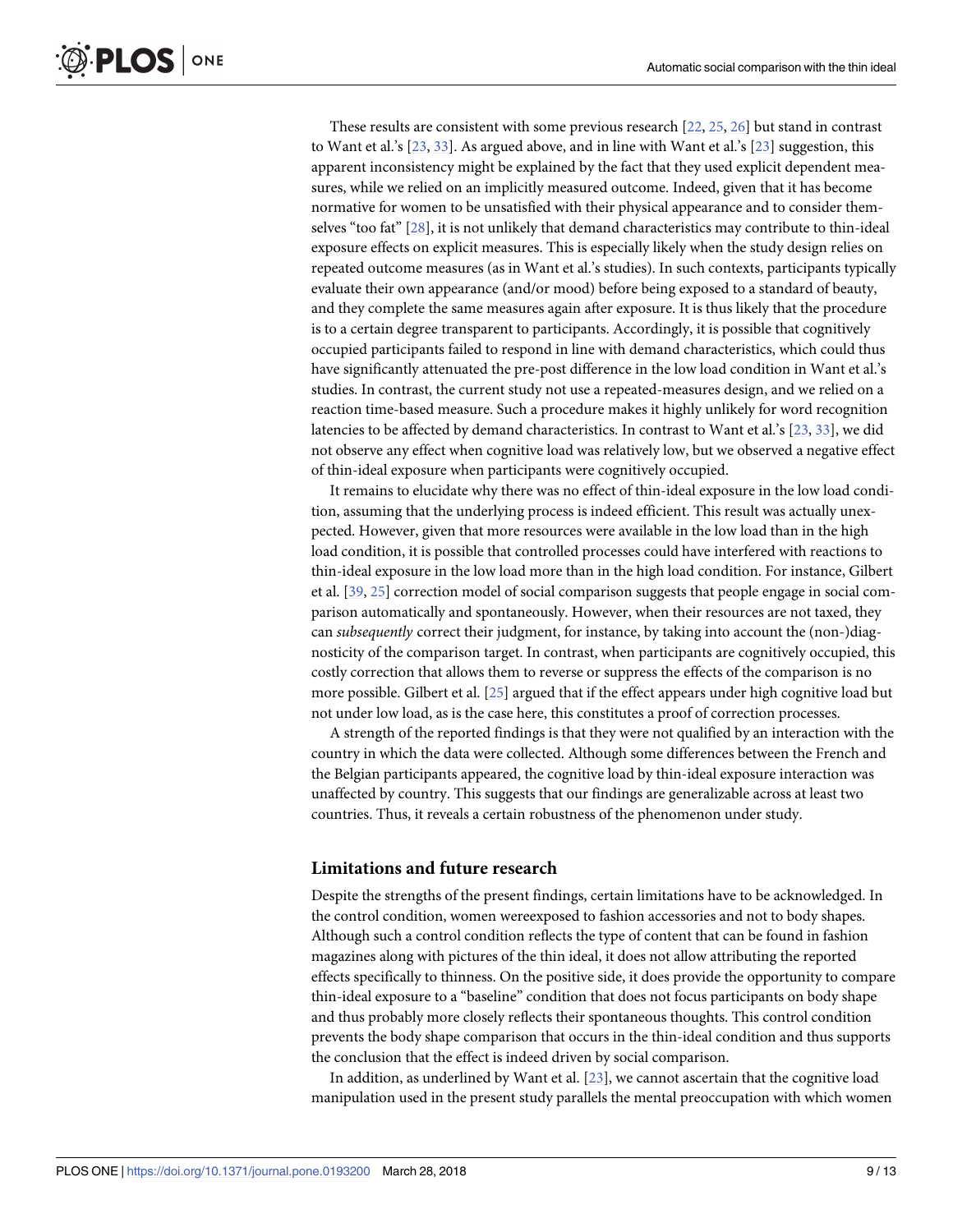<span id="page-9-0"></span>are confronted in their daily lives. Future research could rely on a different cognitive load manipulation that more closely resembles everyday life conditions. Moreover, a different control condition might be used that could pinpoint comparisons with *thin* models (and not average-size good-looking models) as the causal factor underlying the negative effects of thin-ideal exposure. Ideally, the only thing that should be different between the experimental and the control condition is the thinness of the model. A final limitation pertains to the completion of the body dissatisfaction scale prior to the experimental manipulation. Explicit questions about body-related feelings could prime women to focus on their own body before the exposure to thin-ideal pictures, thereby facilitating the occurrence of thin-ideal exposure effects. Thus, it remains to be seen whether the same pattern of results would be observed if women are not led to evaluate their body satisfaction at the beginning of the procedure. Furthermore, from the viewpoint of external validity, in everyday life, women may not always be focused on their bodies before being exposed to thin-ideal pictures in advertisement. Future research might experimentally manipulate the positioning of the body dissatisfaction scale in the experimental procedure to study the importance of body focus in the effects reported in the present paper.

# **Conclusion**

Despite the limitations acknowledged above, the present findings complement the extant literature and revitalize the open question about social comparisons as automatic processes. These findings suggest that thin-ideal exposure may provoke an automatic increase of negative thought accessibility. Assuming that thin-ideal exposure induces social comparison, these results suggest that social comparison could be an efficient process, requiring few cognitive resources. If women automatically compare themselves to models who represent the thin ideal, this might explain why some strategies developed to prevent implicit negative effects of such comparisons are inefficient (e.g., disclaimers on airbrushed photos; see [\[43\]](#page-12-0)). Indeed, such strategies specifically focus on controlled processing. This further suggests that prevention strategies focused on implicit processes may be more efficient. Although further research is necessary to replicate and extend the present results, they significantly contribute to a deeper understanding of the processes behind negative effects of thin-ideal exposure. Somewhat paradoxically, the present findings also suggest that it is precisely when women do not pay much attention to the thin ideal (because they are cognitively busy) that they suffer the most from this unattainable standard of comparison.

## **Supporting information**

**S1 [Appendix](http://www.plosone.org/article/fetchSingleRepresentation.action?uri=info:doi/10.1371/journal.pone.0193200.s001). This is the appendix 1.** (DOCX)

## **Author Contributions**

**Conceptualization:** Armand Chatard, Leila Selimbegović.

Data curation: Yvana Bocage-Barthélémy, Nina Tello, Joël Billieux, Emmanuel Daveau, Leila Selimbegović.

**Formal analysis:** Yvana Bocage-Barthélémy.

**Funding acquisition:** Leila Selimbegović.

**Investigation:** Leila Selimbegović.

**Methodology:** Yvana Bocage-Barthélémy, Leila Selimbegović.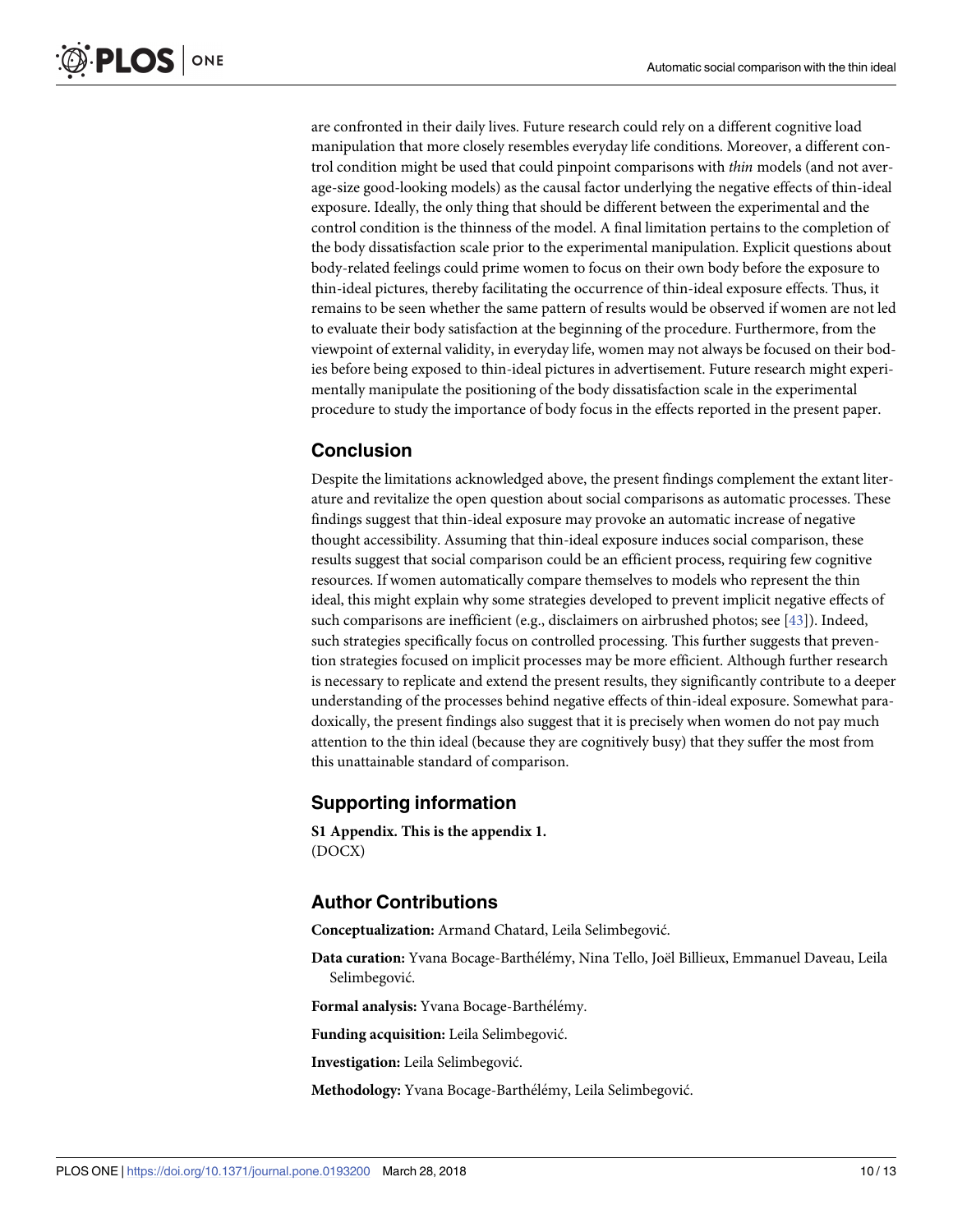<span id="page-10-0"></span>Supervision: Armand Chatard, Nematollah Jaafari, Joël Billieux, Leila Selimbegović.

**Validation:** Armand Chatard.

**Writing** – **original draft:** Yvana Bocage-Barthélémy, Armand Chatard, Joël Billieux, Leila Selimbegović.

**Writing - review & editing:** Yvana Bocage-Barthélémy, Leila Selimbegović.

#### **References**

- **[1](#page-0-0).** Grabe S, Ward LM, Hyde JS. The role of the media in body image concerns among women: A metaanalysis of experimental and correlational studies. Psychol Bull. 2008; 134(3) : 460–476. [\[https://doi.](https://doi.org/10.1037/0033-2909.134.3.460) [org/10.1037/0033-2909.134.3.460](https://doi.org/10.1037/0033-2909.134.3.460)] PMID: [18444705](http://www.ncbi.nlm.nih.gov/pubmed/18444705)
- **2.** Groesz LM, Levine MP, Murnen SK. The effect of experimental presentation of thin media images on body satisfaction: A meta-analytic review. Int J of Eat Disord. 2002 Jan; 31(1): 1–16. [\[https://doi.org/10.](https://doi.org/10.1002/eat.10005) [1002/eat.10005](https://doi.org/10.1002/eat.10005)] PMID: [11835293](http://www.ncbi.nlm.nih.gov/pubmed/11835293)
- **[3](#page-0-0).** Want SC. Meta-analytic moderators of experimental exposure to media portrayals of women on female appearance satisfaction: Social comparisons as automatic processes. Body Image. 2009 Sep; 6(4): 257–269. [\[https://doi.org/10.1016/j.bodyim.2009.07.008\]](https://doi.org/10.1016/j.bodyim.2009.07.008) PMID: [19716779](http://www.ncbi.nlm.nih.gov/pubmed/19716779)
- **[4](#page-0-0).** Tiggemann M. Polivy J. Hargreaves D. The processing of thin ideals in fashion magazines: A source of social comparison or fantasy? JSCP. 2009; 28: 73–93. [<https://doi.org/10.1521/jscp.2009.28.1.73>]
- **[5](#page-0-0).** Tiggemann M. Polivy J. Upward and downward: Social comparison processing of thin idealized media images. Psychol Women Q. 2010 Aug 2; 34: 356–364. [[https://doi.org/10.1111/j.1471-6402.2010.](https://doi.org/10.1111/j.1471-6402.2010.01581.x) [01581.x](https://doi.org/10.1111/j.1471-6402.2010.01581.x)]
- **[6](#page-0-0).** Chatard A. Selimbegović L. (2011). When self-destructive thoughts flash through the mind: Failure to meet standards affects the accessibility of suicide-related thoughts. J Pers Soc Psychol. 2011 Apr; 100 (4): 587–605. [<https://doi.org/10.1037/a0022461>] PMID: [21299310](http://www.ncbi.nlm.nih.gov/pubmed/21299310)
- **[7](#page-0-0).** Festinger L. A theory of social comparison processes. Hum Relat, 1954 May 1; 7: 117–140. [\[https://doi.](https://doi.org/10.1177/001872675400700202) [org/10.1177/001872675400700202](https://doi.org/10.1177/001872675400700202)]
- **[8](#page-1-0).** Buote VM. Wilson AE. Strahan EJ. Gazzola SB. Papps F. Setting the bar: Divergent sociocultural norms for women's and men's ideal appearance in real-world contexts. Body Image. 2011 Sep; 8: 322– 334. [<https://doi.org/10.1016/j.bodyim.2011.06.002> ] PMID: [21775228](http://www.ncbi.nlm.nih.gov/pubmed/21775228)
- **[9](#page-1-0).** Ata RN, Thompson JK, Small BJ. Effects of exposure to thin-ideal media images on body dissatisfaction: Testing the inclusion of a disclaimer versus warning label. Body Image. 2013 Sep; 10:472–80. [<https://doi.org/10.1016/j.bodyim.2013.04.004>] PMID: [23688859](http://www.ncbi.nlm.nih.gov/pubmed/23688859)
- **10.** Borau S, Nepomuceno MV. The Self-Deceived Consumer: Women's emotional and attitudinal reactions to the airbrushed thin ideal in the absence versus presence of disclaimers. Journal of Business Ethics. 2016 Dec; 21: [\[https://doi.org/10.1007/s10551-016-3413-2](https://doi.org/10.1007/s10551-016-3413-2)]
- **11.** Tiggemann M, Brown Z, Zaccardo M, Thomas N. "Warning: This image has been digitally altered": The effect of disclaimer labels added to fashion magazine shoots on women's body dissatisfaction. Body Image. 2017 Jun; 21:107–13. [\[https://doi.org/10.1016/j.bodyim.2017.04.001](https://doi.org/10.1016/j.bodyim.2017.04.001)] PMID: [28456058](http://www.ncbi.nlm.nih.gov/pubmed/28456058)
- **12.** Bury B, Tiggemann M, Slater A. The effect of digital alteration disclaimer labels on social comparison and body image: Instructions and individual differences. Body Image. 2016 Jun; 17:136–42. [[https://doi.](https://doi.org/10.1016/j.bodyim.2016.03.005) [org/10.1016/j.bodyim.2016.03.005\]](https://doi.org/10.1016/j.bodyim.2016.03.005) PMID: [27061258](http://www.ncbi.nlm.nih.gov/pubmed/27061258)
- **13.** Cragg DN, Mulgrew KE, Kannis-Dymand L. Can disclaimer labels or Dove Evolution commercial mitigate negative effects of thin-ideal exposure? Journal of Health Psychology. 2017 Jan 30;135910531769003. [\[https://doi.org/10.1177/1359105317690037](https://doi.org/10.1177/1359105317690037)] PMID: [28810393](http://www.ncbi.nlm.nih.gov/pubmed/28810393)
- **[14](#page-1-0).** Frederick DA, Sandhu G, Scott T, Akbari Y. Reducing the negative effects of media exposure on body image: Testing the effectiveness of subvertising and disclaimer labels. Body Image. 2016 Jun; 17:171– 4. [\[https://doi.org/10.1016/j.bodyim.2016.03.009\]](https://doi.org/10.1016/j.bodyim.2016.03.009) PMID: [27085112](http://www.ncbi.nlm.nih.gov/pubmed/27085112)
- **[15](#page-1-0).** Halliwell E. Dittmar H. The role of self-improvement and self-evaluation motives in social comparisons with idealized female bodies in the media. Body Image. 2005 Sep; 2: 249–261. [\[https://doi.org/10.1016/](https://doi.org/10.1016/j.bodyim.2005.05.001) [j.bodyim.2005.05.001\]](https://doi.org/10.1016/j.bodyim.2005.05.001) PMID: [18089192](http://www.ncbi.nlm.nih.gov/pubmed/18089192)
- **[16](#page-1-0).** Cattarin JA. Thompson JK. Thomas C. Williams R. (2000). Body image, mood, and televised images of attractiveness: The role of social comparison. J Soc Clin Psychol. 2000; 19: 220–229. [\[https://doi.org/](https://doi.org/10.1521/jscp.2000.19.2.220) [10.1521/jscp.2000.19.2.220\]](https://doi.org/10.1521/jscp.2000.19.2.220)
- **[17](#page-1-0).** Bessenoff GR. Can the media affect us? Social comparison, self-discrepancy, and the thin ideal. Psychol Women Q. 2006; 30: 239–251. [\[https://doi.org/10.1111/j.1471-6402.2006.00292.x](https://doi.org/10.1111/j.1471-6402.2006.00292.x)]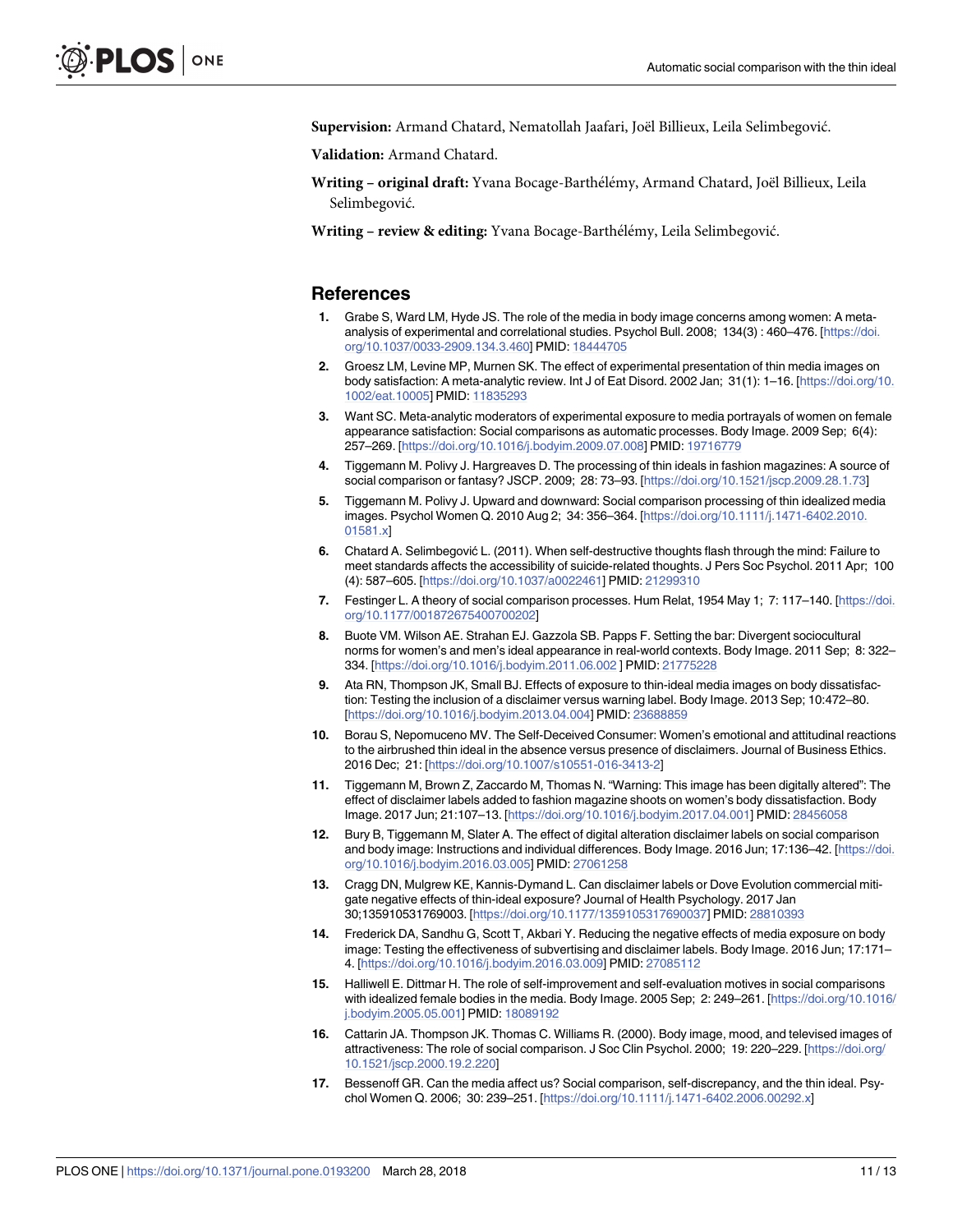- <span id="page-11-0"></span>**[18](#page-1-0).** Myers TA. Crowther JH. Social comparison as a predictor of body dissatisfaction: A meta-analytic review. J Abnorm Psychol. 2009 Nov; 118: 683–698. [\[https://doi.org/10.1037/a0016763\]](https://doi.org/10.1037/a0016763) PMID: [19899839](http://www.ncbi.nlm.nih.gov/pubmed/19899839)
- **[19](#page-1-0).** Bargh J.A. The Four Horsemen of automaticity: Awareness, efficiency, intention, and control in social cognition. In Wyer R.S. Srull TK. Handbook of social cognition. Hillsdale, NJ: Erlbaum. p. 1–401994.
- **[20](#page-1-0).** Mussweiler T. Rüter K. Epstude K. The man who wasn't there: Subliminal social comparison standards. J Exp Soc Psychol. 2004 Sep; 40(5): 689–696. [\[https://doi.org/10.1016/j.jesp.2004.01.004\]](https://doi.org/10.1016/j.jesp.2004.01.004)
- **[21](#page-1-0).** Jansen A. de Vries M. Pre-attentive exposure to the thin female beauty ideal does not affect women's mood, self-esteem and eating behaviour. Eur Eat Disord Rev. 2002 May; 10: 208–217. [\[https://doi.org/](https://doi.org/10.1002/erv.430) [10.1002/erv.430](https://doi.org/10.1002/erv.430)]
- **[22](#page-2-0).** Chatard A. Bocage-Barthélémy Y. Selimbegovic L. Guimond S. The woman who wasn't there: Converging evidence that subliminal social comparison affects self-evaluation. J Exp Soc Psychol. 2017 May; 73. 1–13. [\[https://doi.org/10.1016/j.jesp.2017.05.005](https://doi.org/10.1016/j.jesp.2017.05.005)]
- **[23](#page-2-0).** Want SC. Botres A. Vahedi Z. Middleton J.A. On the cognitive (in)efficiency of social comparisons with media images. Sex Roles. 2015 Dec; 73: 519–532. [[https://doi.org/10.1007/s11199-015-0538-1\]](https://doi.org/10.1007/s11199-015-0538-1)
- **[24](#page-2-0).** Patrick H. Neighbors C. Knee C.R. Appearance-related social comparisons: The role of contingent selfesteem and self-perceptions of attractiveness. Pers Soc Psychol Bull. 2004 Apr 1; 30: 501–514. [<https://doi.org/10.1177/0146167203261891>] PMID: [15070478](http://www.ncbi.nlm.nih.gov/pubmed/15070478)
- **[25](#page-2-0).** Gilbert D.T. Giesler R.B. Morris K.A. When comparisons arise. J Pers Soc Psychol. 1995 Aug; 69: 227–236. [\[https://doi.org/10.1037/0022-3514.69.2.227\]](https://doi.org/10.1037/0022-3514.69.2.227) PMID: [7643304](http://www.ncbi.nlm.nih.gov/pubmed/7643304)
- **[26](#page-2-0).** Brown A. Dittmar H. Think "thin" and feel bad: The role of appearance schema activation, attention level, and thin-ideal internalization for young women's responses to ultra-thin media ideals. J Soc Clin Psychol. 2005; 24(8): 1088–1113. [<https://doi.org/10.1521/jscp.2005.24.8.1088>]
- **[27](#page-3-0).** Thompson JK, Stice E. Thin-ideal internalization: Mounting evidence for a new risk factor for bodyimage disturbance and eating pathology. Current Directions in Psychological Science. 2001 Oct; 10:181–3. [\[https://doi.org/10.1111/1467-8721.00144](https://doi.org/10.1111/1467-8721.00144)]
- **[28](#page-3-0).** Grogan S. Body Image and Health Contemporary Perspectives. J Health Psychol. 2006 Jul; 11(4): 523–530. [\[https://doi.org/10.1177/1359105306065013](https://doi.org/10.1177/1359105306065013)] PMID: [16769732](http://www.ncbi.nlm.nih.gov/pubmed/16769732)
- **[29](#page-3-0).** Rice K, Prichard I, Tiggemann M, Slater A. Exposure to Barbie: Effects on thin-ideal internalisation, body esteem, and body dissatisfaction among young girls. Body Image. 2016 Dec; 19:142–9. [[https://](https://doi.org/10.1016/j.bodyim.2016.09.005) [doi.org/10.1016/j.bodyim.2016.09.005](https://doi.org/10.1016/j.bodyim.2016.09.005)] PMID: [27697597](http://www.ncbi.nlm.nih.gov/pubmed/27697597)
- **[30](#page-3-0).** Hackman R. "Are you beach body ready? Controversial weight loss sparks varied reactions", in The Guardian. Retrieved from: [https://www.theguardian.com/us-news/2015/jun/27/beach-body](https://www.theguardian.com/us-news/2015/jun/27/beach-body-readyamerica-weight-loss-ad-instagram)[readyamerica-weight-loss-ad-instagram](https://www.theguardian.com/us-news/2015/jun/27/beach-body-readyamerica-weight-loss-ad-instagram) [Accessed December 10 2017].
- **[31](#page-3-0).** Schneider W, Shiffrin RM. Controlled and automatic human information processing: I. Detection, search, and attention. Psychological Review. American Psychological Association. 1977; 84:1–66. [<https://doi.org/10.1037/0033-295x.84.1.1>]
- **[32](#page-3-0).** Thompson J.K. van den Berg P. Roehrig M. Guarda A.S. Heinberg L.J. The sociocultural attitudes towards appearance scale-3 (SATAQ-3): Development and validation. Int J Eat Disord. 2004 Apr; 35: 293–304. [\[https://doi.org/10.1002/eat.10257\]](https://doi.org/10.1002/eat.10257) PMID: [15048945](http://www.ncbi.nlm.nih.gov/pubmed/15048945)
- **[33](#page-3-0).** Want S.C. Saiphoo A. Social Comparisons with media images are cognitively inefficient even for women who say they feel pressure from the media. Body Image. 2017 Mar; 20:1–6. [\[https://doi.org/10.](https://doi.org/10.1016/j.bodyim.2016.10.009) [1016/j.bodyim.2016.10.009](https://doi.org/10.1016/j.bodyim.2016.10.009)] PMID: [27842288](http://www.ncbi.nlm.nih.gov/pubmed/27842288)
- **[34](#page-4-0).** Nisbett R.E. Wilson T.D. Telling more than we can know: Verbal reports on mental processes. Psychol Rev. 1977 May; 84(3): 231–259. [\[https://doi.org/10.1037/0033-295X.84.3.231](https://doi.org/10.1037/0033-295X.84.3.231)]
- **[35](#page-4-0).** Mills J.S. Polivy J. Herman C.P. Tiggemann M. Effects of Exposure to Thin Medias Images: Evidence of Self-Enhancement Among Restrained Eaters. Pers Soc Psychol Bull. 2002 Dec 1; 28(12): 1687–1699.
- **[36](#page-4-0).** Payne B. Control, awareness, and other things we might learn to live without. In Fiske S.. Macrae C.. The SAGE handbook of social cognition. London: SAGE Publications Ltd; 2012. P.12–31. [[https://doi.](https://doi.org/10.4135/9781446247631.n2) [org/10.4135/9781446247631.n2](https://doi.org/10.4135/9781446247631.n2)]
- **[37](#page-4-0).** Faul F. Erdfelder E. Lang A.G. Buchner A. G\* Power 3: A flexible statistical power analysis program for the social, behavioral, and biomedical sciences. Behav Res Methods. 2007 May; 39: 175–191. [\[https://](https://doi.org/10.3758/BF03193146) [doi.org/10.3758/BF03193146](https://doi.org/10.3758/BF03193146)] PMID: [17695343](http://www.ncbi.nlm.nih.gov/pubmed/17695343)
- **[38](#page-4-0).** Cohen J. Statistical power analysis for the behavioral sciences ( 2nd edition). Hillsdale, NJ: Lawrence Erlbaum Associates;1988.
- **[39](#page-5-0).** Peirce J.W. Generating Stimuli for Neuroscience Using PsychoPy. Front Neuroinformatics. 2008; 2: 10. [\[https://doi.org/10.3389/neuro.11.010.2008\]](https://doi.org/10.3389/neuro.11.010.2008) PMID: [19198666](http://www.ncbi.nlm.nih.gov/pubmed/19198666)